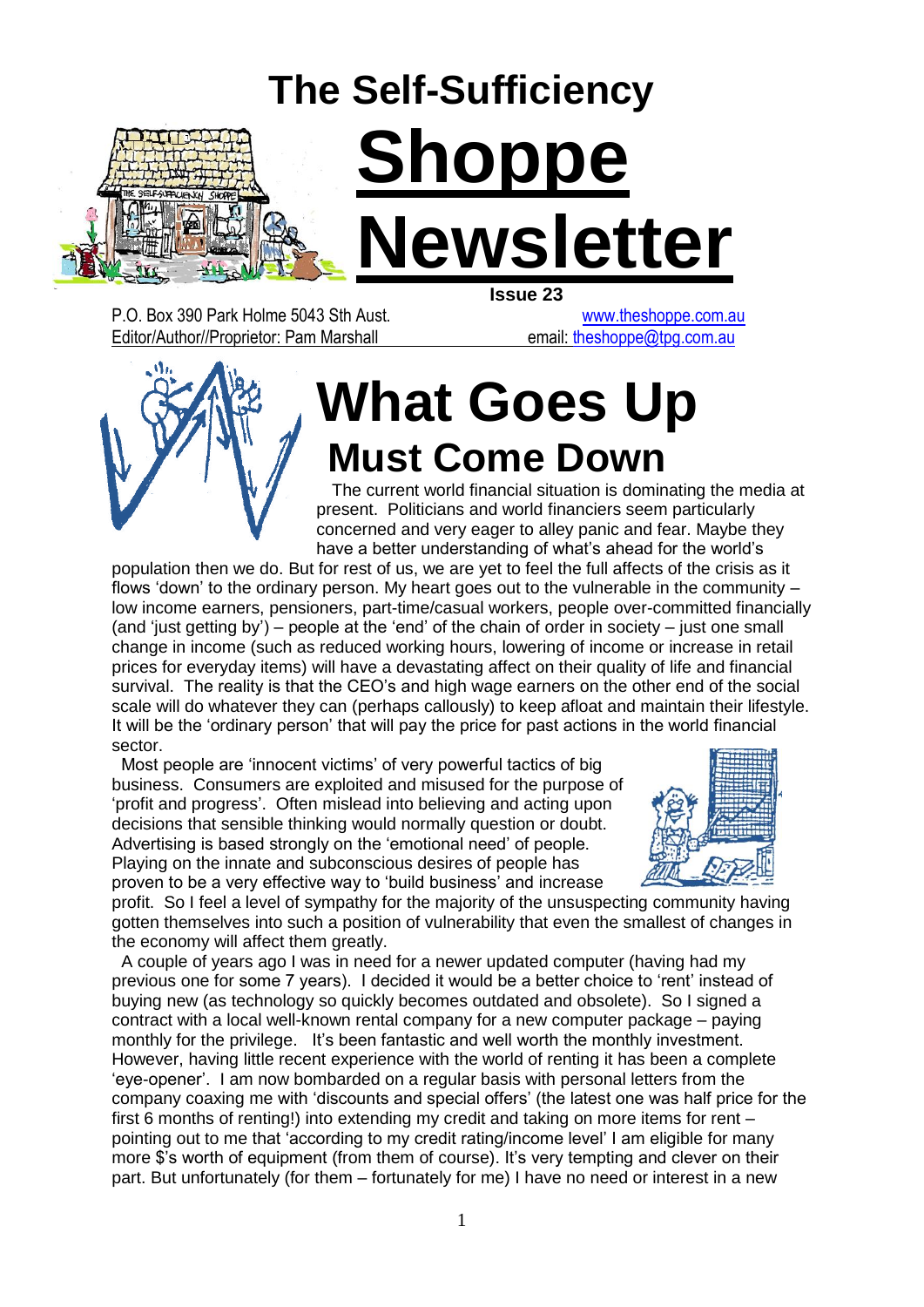lasma TV, heating, cooling, home theatre system, furniture or whatever else I have been offered – so their efforts are wasted on me! But what concerns me is how many other people are unable to resist the temptation – and even though already well over-extended credit-wise – they cannot say 'no' (as it's so easy to say 'yes') and in they go. It all seems wrong to me. The duty of governments is to protect people from

themselves (to some extent) but allowing commercialism to run wild to unsuspecting consumers seems completely irresponsible. I"m not immune or perfect. I am as 'naive' as the next person. Although I've been fairly sheltered from the world of credit of late (as I rarely part-



take in it) – I was well over-extended credit-wise some years ago – it scared the life out of me. It was difficult and embarrassing to have to admit to credit providers that I couldn"t keep up the payments (and they were completely unsympathetic). I did eventually painstakingly pay off the debts and have stayed clear since. It was a hard (but valuable) lesson that took years to sort out.

#### **Managing Money is the Key**

 Managing money is a very important part of controlling it (and not allowing it to control us). To let it "run wild" – as has been the case over the past decade or so in world financial markets - is asking for trouble. Over-extending credit, autonomy of the banks, volatile world financial markets, etc, have all contributed to the "out of control" tumbling of the market. Putting it mildly: It was doomed to lead to trouble. Money needs to be managed on every level – personal, retail and on the world financial market. Getting deeper and deeper into debt without an end in sight has not been a wise situation to get into! Many of us could see it and asked: "How/where will this end" – now it has dire consequences for all. In the newspaper recently people of various generations were asked what it meant to them the current situation. A 73 year old-timer commented: "Its looks as if we"ll get back to the days when I was a youngster – when you went to the bank you had to show the bank manager you could repay the debt"! An interesting observation now considering the mess we are in!

 No-one wants to accept a cut in living standards. But that"s what we are facing. Less money for daily expenses, less money for luxuries, less money for the kids, less money for everything. Most of us have become accustomed to our current lifestyle – we know no difference. The older generation (from the WW2 era) would perhaps have an inkling of understanding of what we are heading for – but for the latter generations we have no idea or comprehension of what is meant by "hard times". Money has been available to us freely and easily for our 'freedom of choice'. And as a result we have been living way, way beyond our means – to the detriment of the world"s finances and the precious environment.

 If not living frugally by now then it would be a wise choice to start! It"s the only way to the future. Striving for 'more money', getting further into debt in a hope to 'hold over' until things improve, or sponging off the backs of those already struggling through the situation are not wise options and will only lead to more pain and suffering. Mother Nature has her ways – by reducing the source of the problem (money) it's one sure way to bring some balance and order into the frivolous ways of the human race.

## **e-Booklet Sets**

 *Just a reminder about The Shoppe's Booklet Sets. With over 100 individual titles it's sometimes difficult to know what to select from the Information e-Booklet range. However to make things easier specific titles relevant to a topic have been grouped into sets of booklets to ensure you have all the information available. Here's a list of all Booklet Sets available for download::* 

**Green Cleaning** (10 booklets) Price: \$69.00. **Natural Skin Care** (4 booklets) Price: \$39.00 **Soapmaking** (4 booklets) Price: \$33.00. **Body & Hair-care** (5 booklets) Price:\$39.00 **Beeswax** (5 booklets) Price: \$39.00. **Backyard Self-Sufficiency** (6 booklets) Price: \$42.00. **Environmentally Friendly Basics** (6 books) Price: \$42.00. **Chemical-Free Options** (7 booklets) Price: \$59.00 **Practica**l **Kitchen Skills** (4 booklets) Price: \$24.00 **Old Time Kitchen Skills - Preserving** (6 booklets) Price: \$42.00 **Old Time Kitchen Skills - Improvisation** (8 Booklets) Price: \$69.00. **Recycling for the Planet** (8 booklets) Price: \$69.00. **Air fresheners & Deodorisers** (5 books) Price: \$39.00 **Practical Plants** (3 booklets) Price: \$24.00 **Self-Sufficiency Skills** (6 booklets) Price: \$49.00 **Practical Gifts & Crafts** (6 booklets) Price: \$42.00 **Ways With Set** (10 booklets) Price: \$96.00 All booklets sets can be downloaded from [www.theshoppe.com.au](http://www.theshoppe.com.au/) - go to 'Booklet Sets'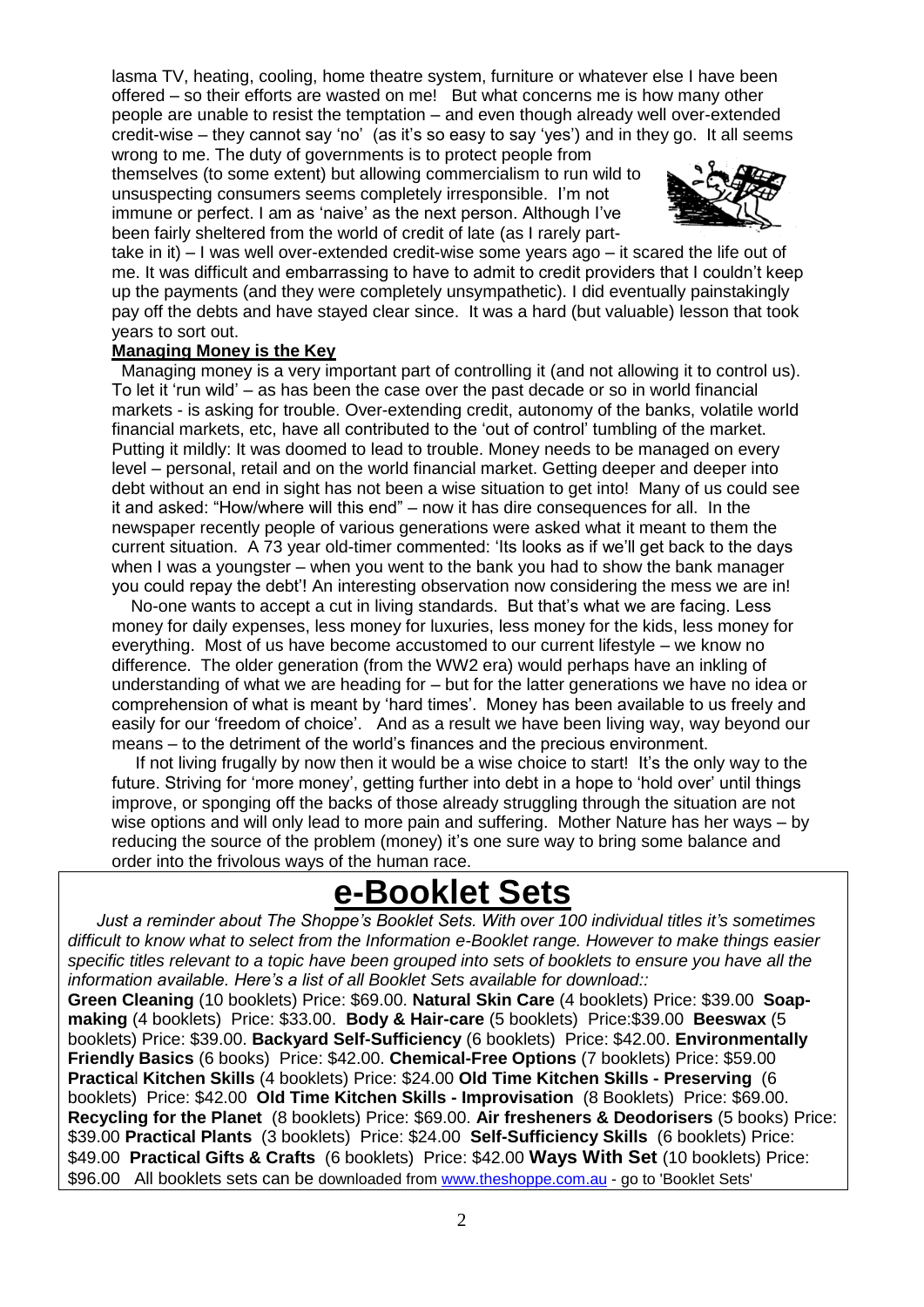

 *I'm often asked about alternatives (to chemicals) for colouring food – particularly for children. Here's an excerpt from Booklet No. 12.* 

#### **Food Colouring Substitutes**

 Beetroot juice or water (the water remaining after boiling beetroot) will make a lovely rose or pink colouring. Saffron or turmeric (spice) will suffice as yellow colouring (or use a little egg yolk). For green colouring, pulverize some spinach leaves, boil in water, strain and use the water as colouring. To make brown colouring (most suited to gravies and similar dishes), put one cup of raw sugar in a saucepan. Heat gently until the sugar has become dark, leave to cool, then add one cup of water. Blend until sugar has melted. Pour into bottles and cork ready for use.

From e-Booklet No. 12 "Kitchen Improviser" (\$12.00) – e-Booklet No. 75 "Natural Dyes & Colours" also contains information about natural colourings (\$12.00). Download from www.theshoppe.com.au

 *In my workshops I'm often quite surprised to discover that 'everyone' buys frozen pastry believing that pastry-making is a complex task! Frozen pastry is very expensive and is high in fat (the wrong kinds of fats!). By making your own you have control over the amount of fat – AND, contrary to popular belief – it's not that difficult to make! Here's a simple recipe:*

#### **Homemade Shortcrust Pastry**

Sift 1 cup each SR flour and plain flour into a bowl. Add pinch salt & 3 level tablespoons margarine or butter. With fingertips rub margarine into the flour to form fine "bread crumb" consistency. Add 75 mls cold water to form a dough. Knead 'lightly'. (It's not like bread that contains yeast. Kneading pastry is only to blend the ingredients and provide some elasticity – so only knead about 30 seconds to a minute). Roll out when required.

*For convenience I make up a double batch of pastry, divide it into 16 portions and freeze for later. All I need to do then is defrost and roll it out. Keeps up to 3 months in the freezer.*

**Handy Hint**: Use mountain bread in place of frozen pastry – its healthier & cheaper!



## **Improvising in the Kitchen Booklet Set**

*Back to the days when food was unprocessed & uncomplicated!* 

 **8 Booklets**: No. 12 Improvising in the Kitchen, No. 42 – Eggstatic!, No. 53 Homemade Spice Mixes, No. 54 –

International Meals on a Budget, No. 70 Homemade Breakfast Cereals, No. 64 – Coffee Alternatives, No. 65 – Natural Sweeteners, No. 80 – Uses for Stale Bread **Price: \$69.00** download from www.theshoppe.com.au



## **Grandma's Simple Air-Freshener**

*When I visit aged care homes to talk about 'the old ways' a few of the wise*  ladies have advised me this is the best way to deodorize the house without *using sprays or chemicals:* Place a handful of rose petals (or fragrant flower-heads)\* OR few drops of essential oil (such as eucalyptus) in a saucepan of steaming water. As the steam rises it will carry the subtle odour of the scent through the air.

*\*I have found that jasmine or honeysuckle are wonderfully fragrant and lend very well to this technique.*

*Another technique that I often hear: Dampen a tea towel in vinegar and swirl it around above your head. It acts as an instant air-freshener. Vinegar is a natural deodorising agent. (More information and air-freshening ideas in e-Booklet No. 22 - Air-Freshener & Deodoriser Substitutes 15 pages Price: \$8.00 - download from www.theshoppe.com.au)*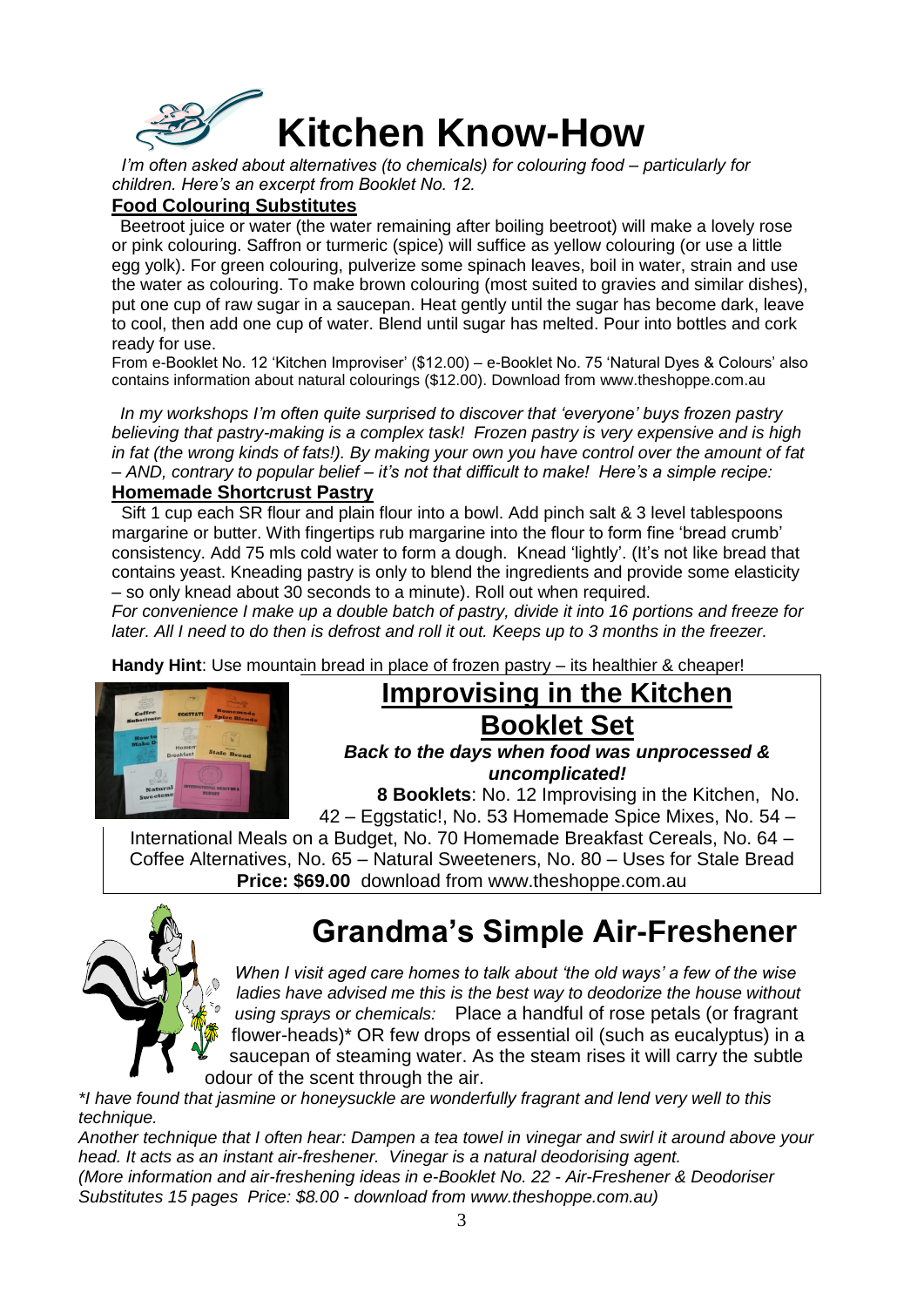### **MOISTURISERS Skin cancer** warning raised

A CONTROVERSIAL study has suggested some moisturising creams can increase the risk of skin cancer in people who were heavily exposed to sun as voungsters.

But Australian disease experts say the study, which relied on tests performed only on hairless rats, are inconclusive and unecessarily alarming, with no proof<br>they apply to humans.

The U.S. study found moisturisers containing known irritants like sodium lauryl sulphate or mineral oil seemed to increase the rate of tumours in mice preexposed to high levels of UV rays.

The Cancer Council Australia has called for further studies to better inform the public on the real risk.

'The Advertiser' 28/8/08

## Obesity: 'No link to TV ads'

THE communications watchdog says it has found little evidence of an association between the advertising of junk food on TV and obesity levels in children.

The Australian Communications and Media Authority yesterday said it would not recommend any general restrictions be imposed on food and beverage advertising targeting children.

While there was a relationship between advertising and food and beverage preferences among children, ACMA chairman Chris Chapman yesterday said there was insufficient evidence to support a link with obesity levels. ACMA would consider reviewing its position if evidence of an identifiably stronger<br>association between advertising and obesity, and the benefits of advertising restrie-

The Advertiser 15.8.08



### **Sensible and Cruelty Free Skin-Care**

It seems a huge contradiction in terms to use toxic products in an

effort to achieve healthy, ageless & beautiful skin! And worse still to test these commercial concoctions on innocent animals in the name of beauty and vainness!

 Natural skin care options are not toxic, work particularly well PLUS not tested on animals. Here"s a set of very useful booklets that tell you all that you need to know about safe, natural (and cheap) skin care techniques:

----------------------------------------------------------------------------------



#### **Natural Skin Care Booklet Set**

5 booklets - No. 30 Natural Skin Care, No. 13 Making Simple Salves and Creams, No. 26 Beautiful Hands, No. 58 Old-time Oatmeal, No. 37 Beautiful Baths Price: \$39.00 (Download from www.theshoppe.com.au) **------------------------------------------------------------------**

**Advertising has no influence on Children?**

As incredible as it may seem – the Australian Communications and Media Authority has stated that "there is little evidence of an association between advertising junk food on TV and obesity in children". Advertising is a very powerful and influential medium – its difficult enough for mature adults to overcome the



temptations of the commercial world – I can"t imagine the affect it would have on small children with limited discernment of right from wrong – reality and fantasy. I"m inclined to think this decision is more about yielding to the power and influence of the big companies and commercialism then commonsense!

### **Shoppe Mailing List**

Receive Newsletters, updates and other information by email by adding your name to The Shoppe Mailing List. Simply send your email address to [theshoppe@tpg.comt.au.](mailto:theshoppe@chariot.net.au) Back issues of newsletters are available at [www.theshoppe.com.au](http://www.theshoppe.com.au/) . **Receiving The Shoppe Newsletter by mail:** Not all issues of the Shoppe Newsletter are posted to mailing list recipients – mail-outs depend on the availability of finance and time**.** Newsletters are free but postage is not. If you would like to have the newsletter mailed to you on a regular basis send 6x 55c postage stamps to The Shoppe address to cover postage of 6 issues (i.e. one full year)

> *© 2008 The Self-Sufficiency Shoppe www.theshoppe.com.au*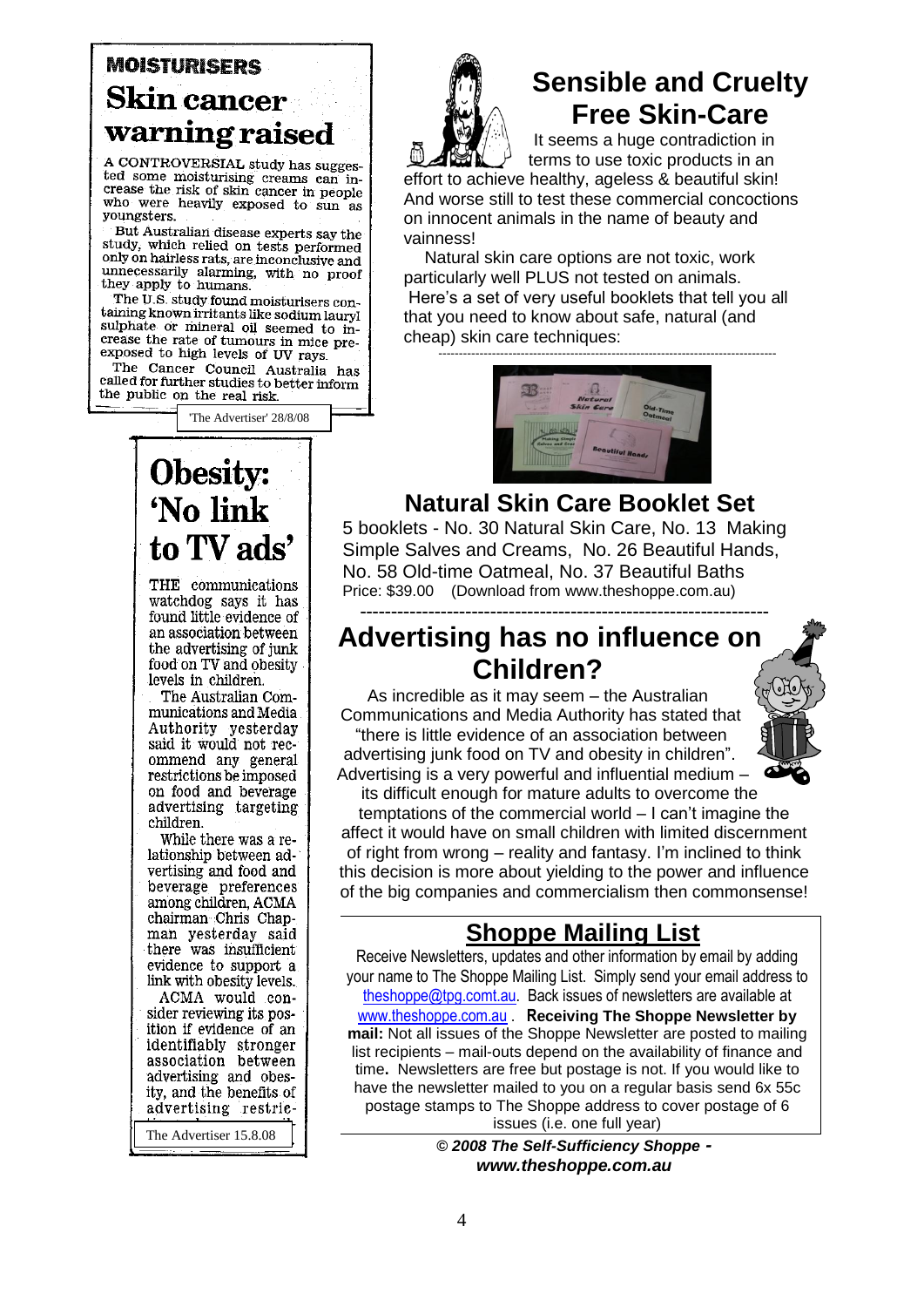*'Recycle and Reuse in the Garden'*



Quick, Easy & Cheap Way for

### **Growing Tomatoes in Containers**

*(Beginner's Guide)*

 *By running the 'Green Fingers' workshop I've discovered that many people would like to grow their own vegetables but either feel overwhelmed by 'where to start' or have attempted to grow vegies but without success – which has discouraged them from any future attempts. So I have put together this information for such people in hope that it may make the job easier and with some success they may be encouraged to grow more!*

**1. The Container.** Recycled containers are best as they are cheap and practical. Square polystyrene vegetable tubs are ideal and often discarded by supermarkets or fruit and vegetable shops. Polystyrene is also a "non-recyclable material" and ends up in land-fill – so reusing it (just once) is very practical for the environment. Other container suggestions: large plastic pots, large buckets/containers (plastic or tin), square plastic storage tubs or similar containers (e.g. baby"s bath), etc. However ALL containers must have drainage holes – so punch holes in base of the container (using scissors, metal punch of similar). Make at least 15 small holes or 8-10 larger holes for polystyrene pots – make less holes for small containers.

**2. The Soil.** Use a mix of half mushroom compost and half potting mix or threequarter mushroom compost to one-quarter common garden soil. If you have your own compost substitute half the mushroom compost with your own homemade compost. (See Information Booklet No. 19

"Composting for Beginners"). Mushroom compost is an ideal high nutrient base for growing vegetables and is cheap (available in bags from hardware stores or garden centres for about \$6). Saturate the soil in the container with water and check that water moves easily through the drainage holes (you may need to increase the number/size of the holes – as good drainage is important).

**3. The Sun.** In southern areas spring and summer are the best (and most successful) time to plant and grow tomatoes (winter months are too cold). Place the containers in the sunniest location in the garden. This is a good spot to start – you may like to move the pots in the heat of summer to protect them from the sun and help conserve water.

**4. The Plants.** Tomatoes are the best and most successful plants to grow in containers for the beginner. Buy seedlings from the garden shop or centre – that"s the best way to start. In fact the types of seedlings in stock at the garden shop will give you an idea of what's 'in season' and recommended for planting at that time of the year. The recommended varieties to grow for the beginner are: "grosse lisse", 'mighty red', 'roma' or one of the cherry tomato varieties. **To plant:** Follow instructions on the seedling container or: Wet the soil in seedling holder. Gently pinch the roots to loosen and remove seedlings from the holder. If necessary gently ply apart the roots of seedlings that have inter-grown. If using rectangular

polystyrene vegetable tubs plant two seedlings per tub (as illustrated). Make an indentation in the **damp** soil. Insert the



seedling and cover with soil – press gently. Water thoroughly.

**5. Fertilizer.** There will be sufficient fertilizer in the mushroom compost to "feed" the seedling until first stage of fruit/vegetable production. Then add more nutrient by sprinkling mushroom compost onto the container soil (and watering in) OR use your own compost OR use a commercial preparation, such as "Thrive" or similar (follow instructions on packet – too much fertilizer will damage the plant).